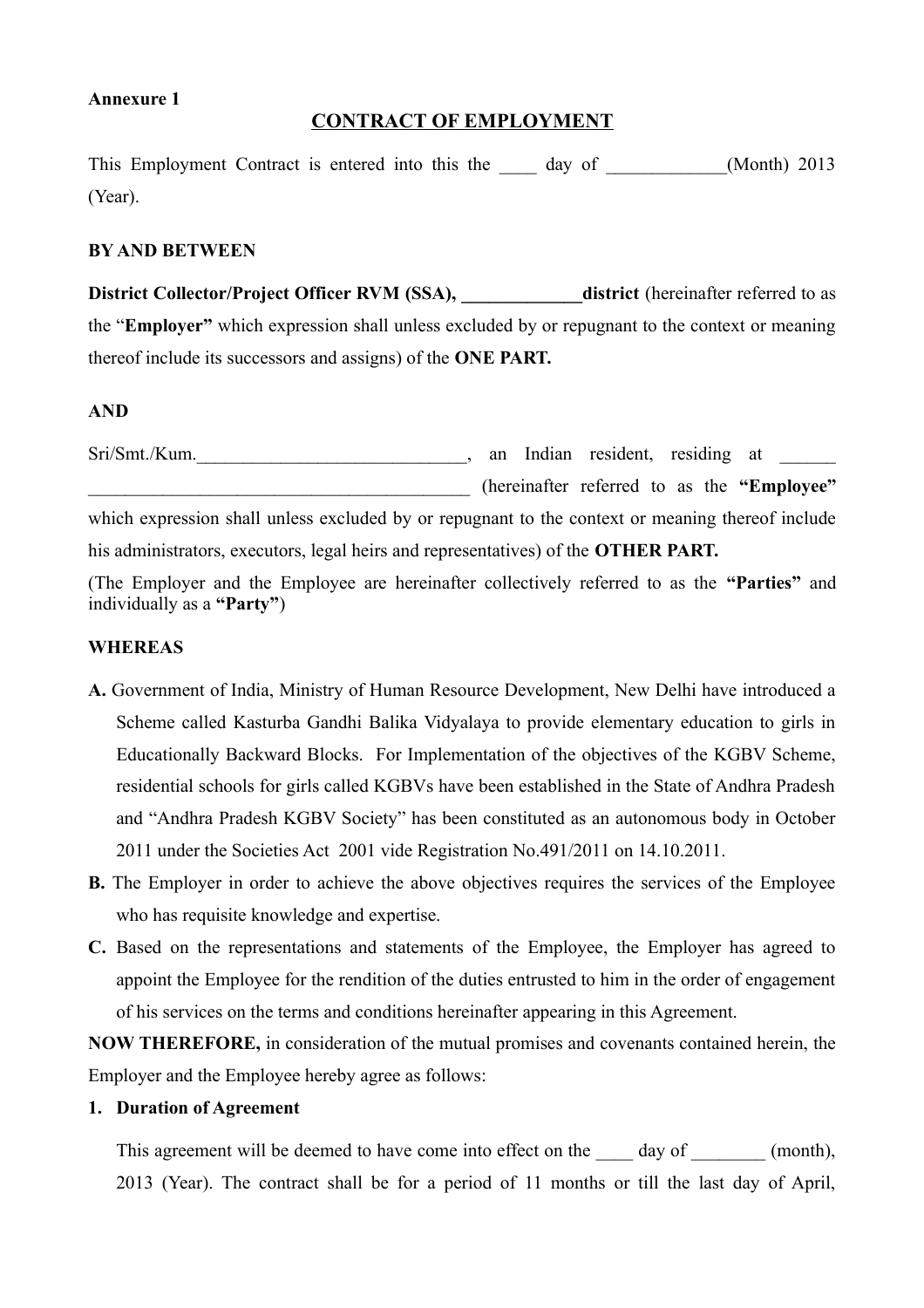whichever is earlier.

### **2. Appointment**

The Employer, subject to the terms and conditions of this Agreement and based on the representations and warranties of the Employee as contained herein, hereby engages the services of the Employee and the Employee hereby accepts to offer his services as an Employee for rendition of the services to the Employer. The Employee's job title is and the primary place of work will be in the in the state of the state of the Employee will work at, and the Employee will work at and travel to, such locations as may be necessary for the proper discharge and fulfillment of the

Services.

### **3. Remuneration, leave and working hours**

A consolidated remuneration is fixed as Rs. per month without any allowances

- a) The Signatory shall be accorded 15 days Casual Leave in a calendar year.
- b) The Signatory is entitled to 120 days of maternity leave without pay.
- c) Working hours shall be those applying to the project/activity to which the Signatory is assigned.
- d) The employee shall do night duty and study hour duty in the KGBV as required.
- e) The employee is not entitled for any remuneration for the period not attended to duty.

### **4. Status of Signatory**

The Signatory shall have the status of a temporary contractual employee and shall not be considered in any respect as a regular staff of Rajiv Vidya Mission (SSA) or APKGBV Society. As such the Signatory is not entitled to apply for transfers from the place where is appointed. The Signatory is subject to Income Tax laws as applicable with the duration of the contract.

### **5. Rights and Obligations of the Signatory**

The rights and obligations of the Signatory are strictly limited to the terms and conditions of this contract. Accordingly, the Signatory shall not be entitled to any benefit, payment, subsidy, compensation or any other benefits, except as expressly provided in this contract.

- i) The individual should attend the work as per the job chart attached at Annex I to this agreement.
- ii) The individual shall under take field visits as and when required.
- iii) The individual should be available during all the working days of the Govt. during office hours. In addition he should be available whenever his services are required on holidays/ after office hours due to urgent works.
- iv) The individual should do night duty and study hour as per the roster drawn up in the institution and whenever required.
- v) The individual should get prepared with relevant information/records for review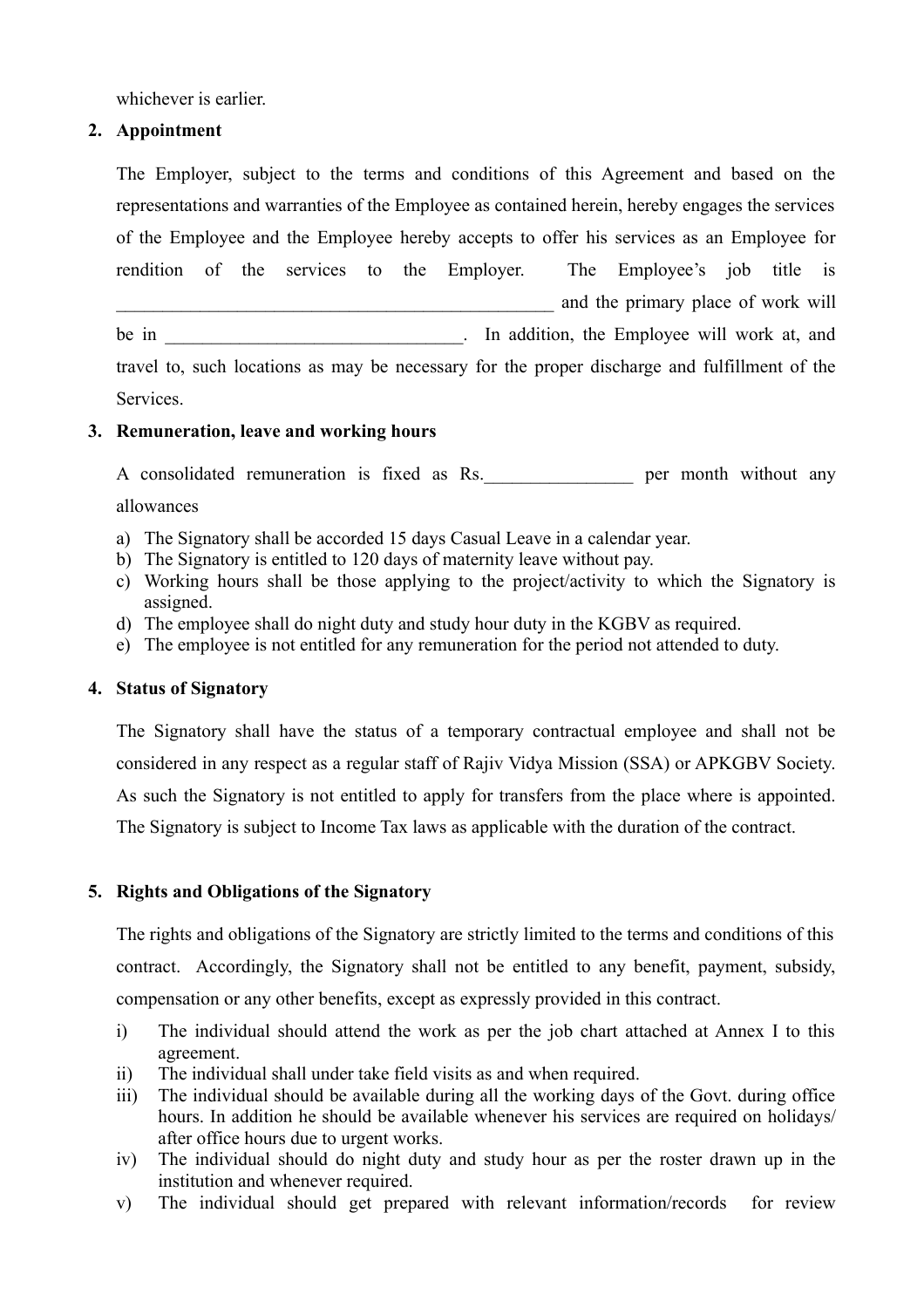meetings, seminars conferences, workshops and group discussions including report writings, documentation work etc., whenever they are conducted by the Authority.

vi) The individual shall attend to such other duties entrusted by the Collector  $\&$  Chairman, Rajiv Vidya Mission (SSA), and the Project Officer, Rajiv Vidya Mission (SSA), from time to time.

#### **6. Rescission**

Either party may rescind this agreement at any time by giving the other party at least 30 calendar days notice in writing of its intention to do so. However, Rajiv Vidya Mission (SSA)/AP KGBV Society will terminate the services of the Signatory involved in disciplinary cases and in criminal cases immediately if proved in departmental enquiries prima facie findings established the irregularities. The State Project Director, Rajiv Vidya Mission (SSA), Andhra Pradesh, Hyderabad is empowered to take necessary appropriate action without giving any notice.

#### **7. Termination**

In case of improper conduct and / or unsatisfactory performance by the Signatory, having regard in particular to the Terms and Reference mentioned above, Rajiv Vidya Mission (SSA)/AP KGBV Society shall terminate this agreement without any notice and no compensation shall be payable in such case.

#### **8. Unpublished Information**

The Signatory shall exercise the utmost discretion in regard to all matters of official business. She shall not communicate to any person any information known to her by reason of official position which has not been made public, except on written authorization of the Project Officer, Rajiv Vidya Mission (SSA). At no time shall she in any way use to private advantage information known to her by reason of her official person. These obligations do not ease with expiry of this Agreement.

#### **9. Performance of Duties and Standards of Conduct**

In the performance of her duties under this Agreement, the Signatory shall be exclusively responsible to AP KGBV Society and also institutional Head where Rajiv Vidya Mission (SSA)/AP KGBV Society offices are located.

The Signatory shall not engage in any activity that is contrary or conflict with the purposes / principles or the proper discharge of her duties for Rajiv Vidya Mission (SSA). She shall avoid any interaction with the Press and in particular any kind of public pronouncement, which may adversely reflect on her integrity, independence or impartiality, which are required in her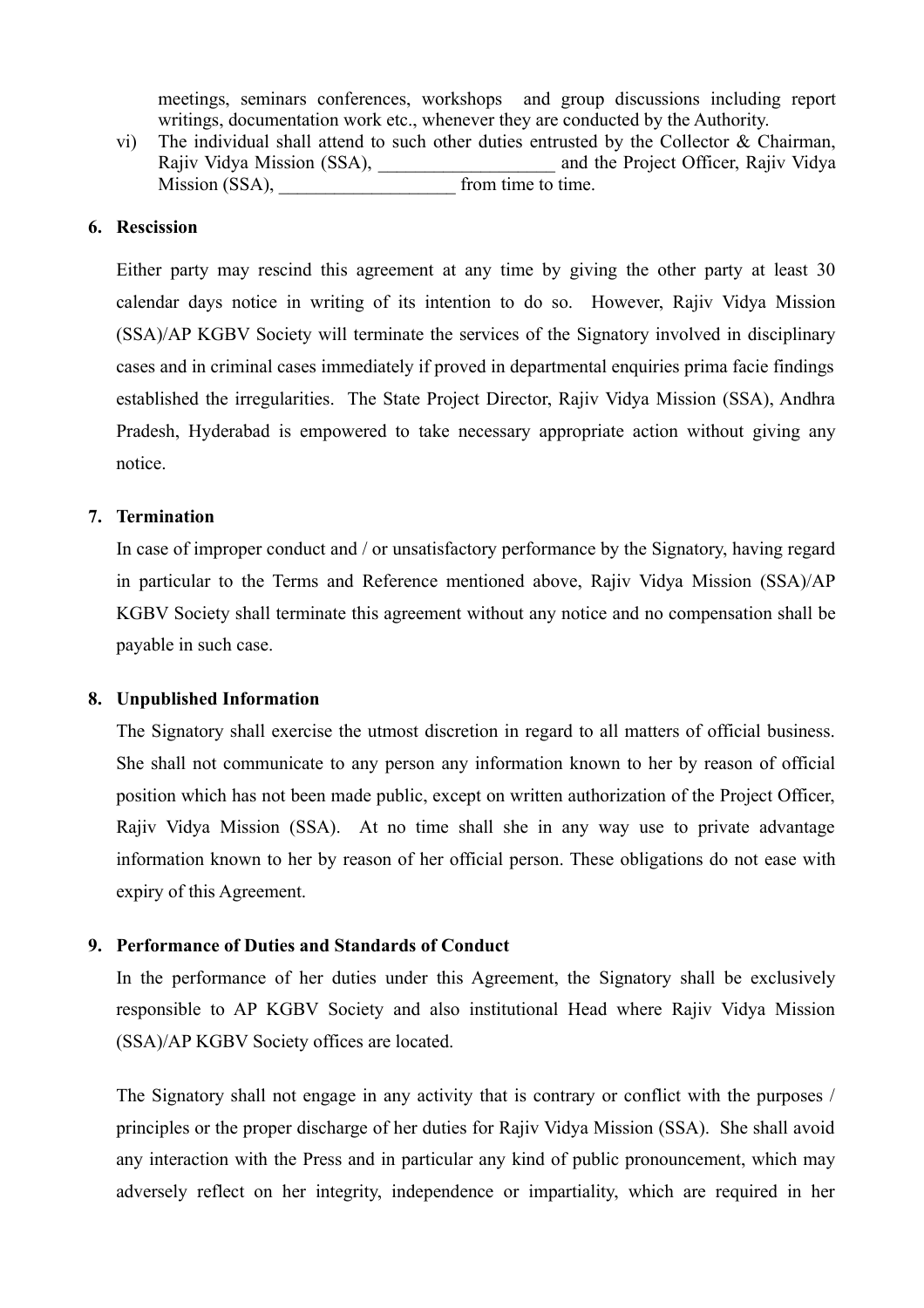relationship with Rajiv Vidya Mission (SSA). At every step, she will act according to the Human & Child Rights regulations and violation of the child rights will be viewed seriously.

Any favour, gift or remuneration from any sources other than Rajiv Vidya Mission (SSA) shall not be accepted by her.

#### **10. Release of Remuneration**

Remuneration will be released to the Signatory only by AP KGBV Society.

#### **UNDERTAKINGS**

- (i) The Signatory shall obey the orders and directives issued by Project Officer / Head of institution where she is posted and other higher officials of Rajiv Vidya Mission (SSA)/AP KGBV Society from time to time and maintain all records meticulously as required to be maintained in her terms of duty and produce them as and when called for inspection and provide requisite data periodically as required by Rajiv Vidya Mission (SSA)/AP KGBV Society or any such officials empowered to know such information.
- (ii) The Signatory shall inform beforehand the concerned officials of Rajiv Vidya Mission (SSA)/APKGBV Society placed immediately above her regarding her absence from duty due to any personal reasons and shall inform at least one day prior to availing Casual leave.
- (iii) The Signatory shall use such cordial and pleasant language while interacting with her superiors and in any case shall not use arrogant or insubordinate language with her compatriots and will maintain extra cautiousness towards punctuality in working place.
- (iv) The Signatory shall be respectful and pleasant while interacting with the children residing in the KGBV and in any case shall not use verbal or physical abuse as a means of disciplining the child.
- (v) The Signatory shall be bound by the undertakings mentioned above in this Agreement and understand that any deviation shall immediately render in cancellation of this Contract Service Agreement and result in termination of service without any prior notice and any compensation thereof.

Provided further that in the case of contractual employee defaults the conditions laid down in the service agreement, the Rajiv Vidya Mission (SSA) is entitled to recover damages from the contractual employee. The quantum of damages will be fixed by the Rajiv Vidya Mission (SSA) which will be final.

The place of enforcement of this Bond shall be \_\_\_\_\_\_\_\_\_\_\_\_\_\_\_\_\_\_\_\_\_\_\_ district.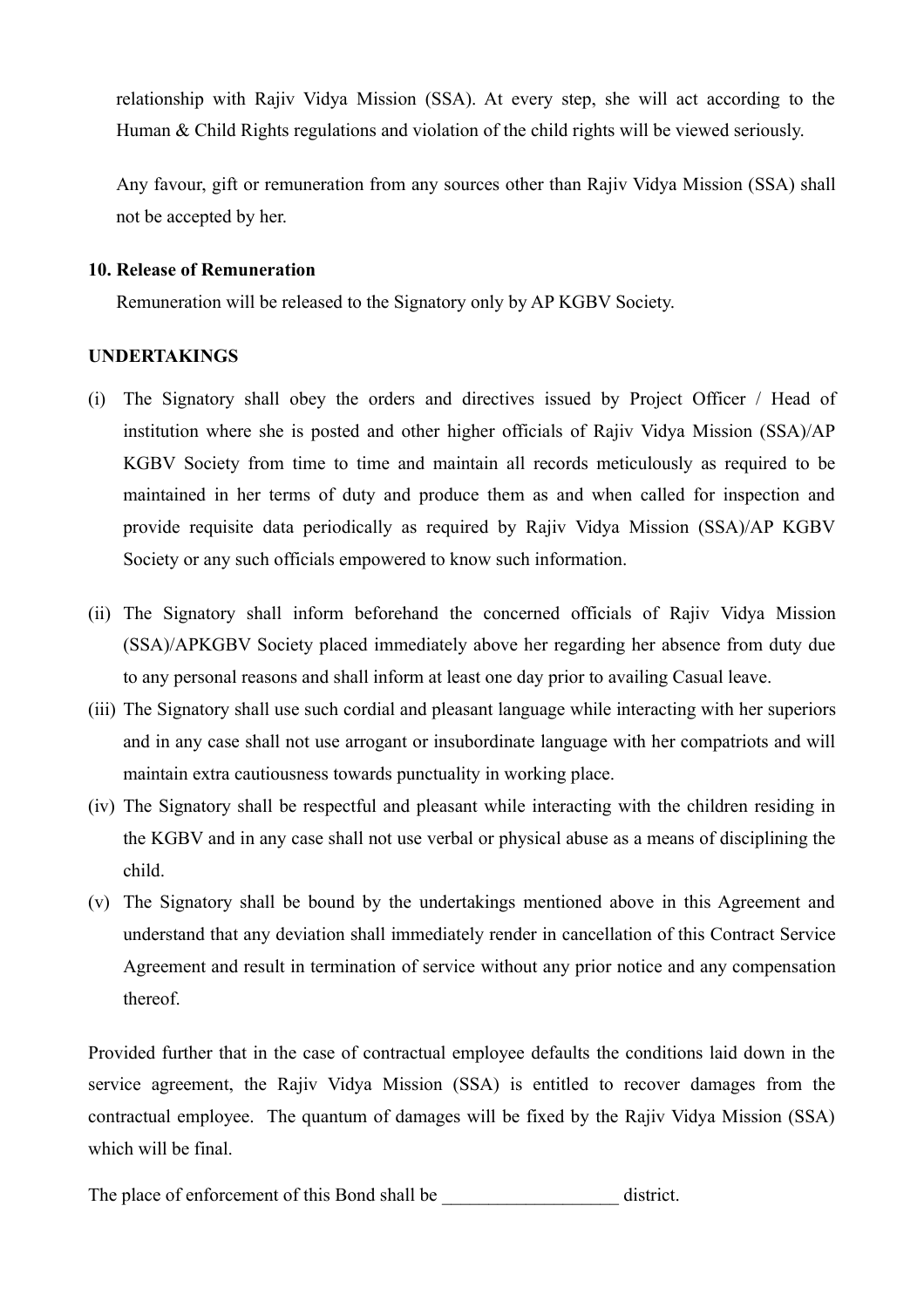The Contract/Bond shall in all respects be governed by the laws of Andhra Pradesh for the time, being in force and the rights and liabilities hereunder shall, where necessary, be accordingly determined by the appropriate Courts of Andhra Pradesh.

**District Collector/Project Officer \_\_\_\_\_\_\_\_\_\_\_\_\_\_\_ District**

**Signature of the Signatory (Contractual Employee)**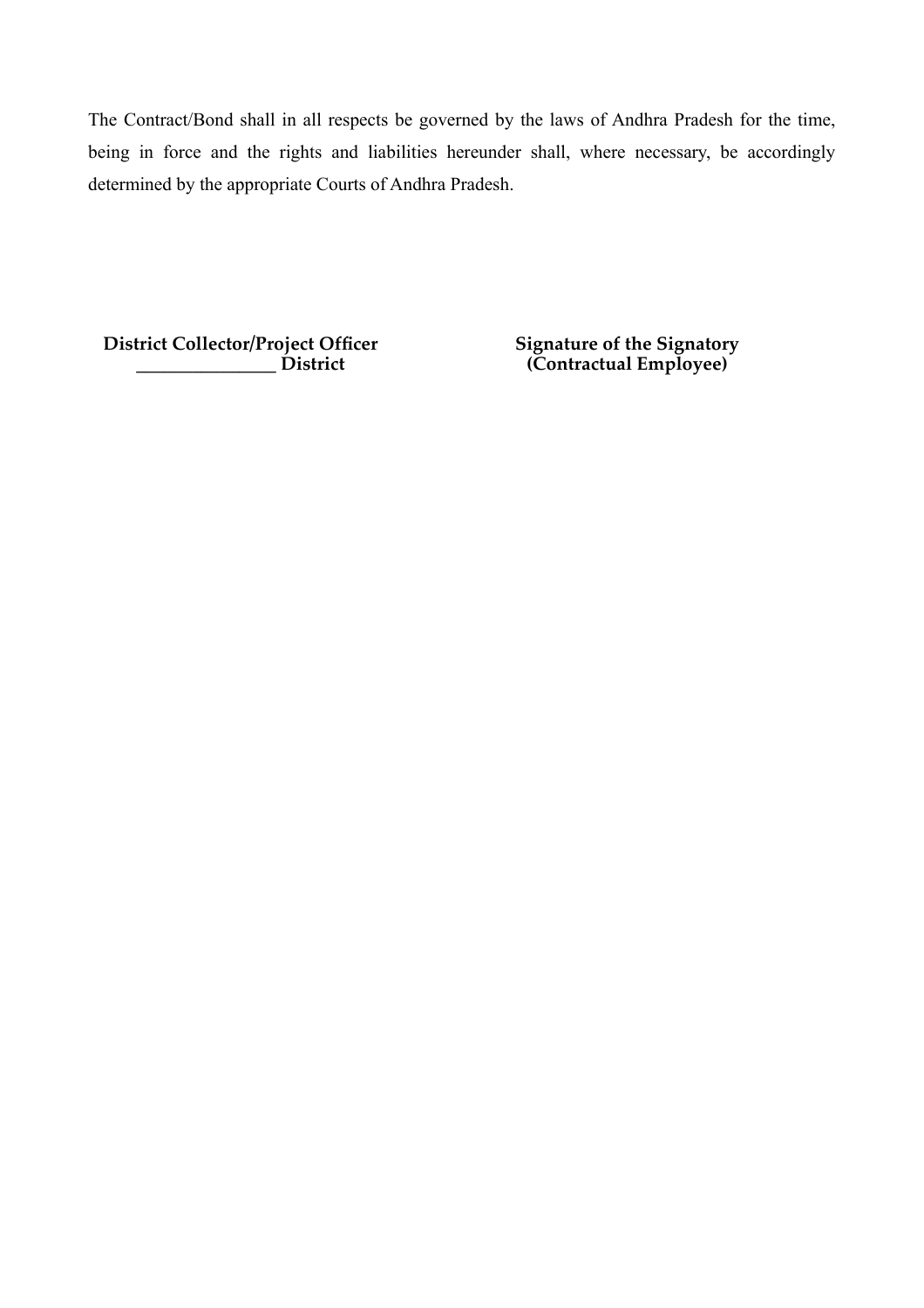## **JOB CHARTS**

**Contract Resident Teachers (CRT):** The CRTs are primarily responsible for the academic development of the children in the KGBV. In addition, along with the Special Officer, they are responsible for the safety, security and well being of the children.

*Working Hours:* From Morning Assembly time to 4:30 p.m. Night duty CRTs may leave after the last period.

**Qualification:** Graduation in the subject concerned and professional qualification B.Ed or its equivalent. For language teachers, qualifications prescribed for Pandits may be followed.

# *Roles and Responsibilities:*

### **Academic (preparation)**

f) CRT has to prepare annual plan based on the minimum academic programme.

g) CRT should write lesson plans for all the topics and for all the subjects he/she is teaching every week and submit the same for perusal by the Special Officer on the first working day of every week. The lesson plans shall be prepared unit-wise and if the unit is big, sub unit-wise.

h) The subject CRTs have to develop their respective laboratories. Language CRTs also have to develop language laboratories.

i) The CRT should go through the list of books available in the school library and list out books for extra reading by students of different classes in their subjects. They should periodically submit a list of books in their subjects to the Special Officers for enriching the school library.

j) The respective subject CRTs have to prepare students for mathematic Olympiad, National Talent Search Test, Quiz, General knowledge tests, science fairs etc.,

k) CRT shall prepare questions Banks and bit banks unit-wise or sub-unit-wise, as per her teaching notes and submit the same for perusal by the Special Officer on the first working day of every week along with her lesson plans.

l) CRT shall, in consultation with the Special Officer arrange extension lectures in her subject for the benefit of the students.

### **Instructional hours**

vii) CRT shall utilize the entire period allotted to the subject for teaching and for meaningful `teaching-learning activity' only. She should not try to propagate any `ism' other than `patriotism'.

viii) CRT is prohibited from taking up correction of home work and assignments or answer scripts valuation and writing of lesson plans or reading books/ journals/ newspapers in the instructional hours and supervised study.

ix) CRT should complete the syllabus both month-wise and annually in time and certify at the end of the year that she taught the entire syllabus prescribed for the classes entrusted to her.

x) CRT is prohibited from using the cell phone during the instructional hours and supervised study hours.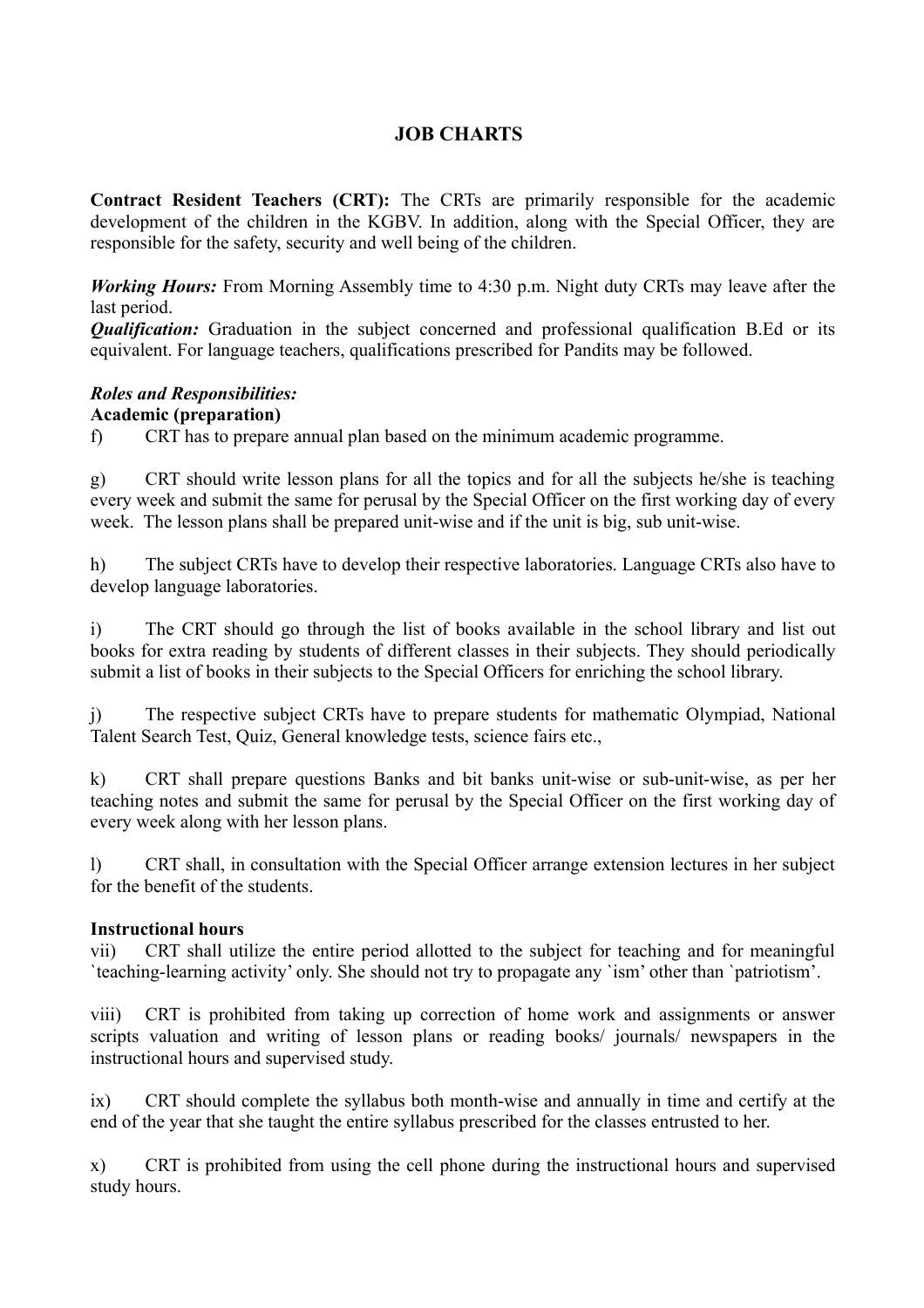### **Evaluation**

11. CRT shall prepare the question papers along with blue print and principles of valuation and submit to the Special Officer for approval before 3 days of the commencement of each weekly and monthly tests.

12. In addition to the routine monthly and terminal tests, she shall conduct 10 flash tests, 10 slip tests and 30 assignments in her subject spread over the year uniformly. The students should not be thrust with many tests during the third term.

13. Marks sheets along with answer scripts are to be submitted to the Special Officer for his/her perusal within a week's time from the date of the exam. Class teachers should prepare and issue progress cards immediately thereafter.

14. CRT has to prepare graded assignments for the gifted, the average and the low achievers.

15. Every CRT shall maintain case sheets for the low achievers and take necessary remedial action.

16. CRT shall correct the written work of the students and submit to the Special Officer for his perusal as and when the latter demands or as per the calendar of events. The written work includes – assignments, flash tests, slip tests, composition work and any other notes that is given by her for a specific purpose. She shall prepare lists of common errors and correct students from committing them.

### **Supervision**

1. She shall attend supervised study during day time and self-study during night time as per the time table supplied to her in the institution.

2. She shall utilize the supervised and self study periods for helping the gifted as well as the low-achiever, without causing disturbance to the other students in the class.

3. She shall attend the supervised self study periods in formal dress.

### **General**

1. CRT should try to diagnose the individual deficiencies of her students and help them overcome the same

2. She should undertake action on innovative practices

3. She should know that the twin aims of KGBV are `academic excellence' and `all round development of the personality' of the students and hence give her best to realize these aims.

### **Administration**

1. It is mandatory for the CRT to be present at the morning assembly.

2. She shall be in the class assigned to her within 3 minutes from the stroke of the bell and shall not leave the class till the bell for that period is given.

3. She must attend to all classes including supervised and self-study, tutorials and club activities in time. Absence from the classes assigned shall be viewed seriously. She shall not leave the school premises during working hours except with the written permission of the Special Officer.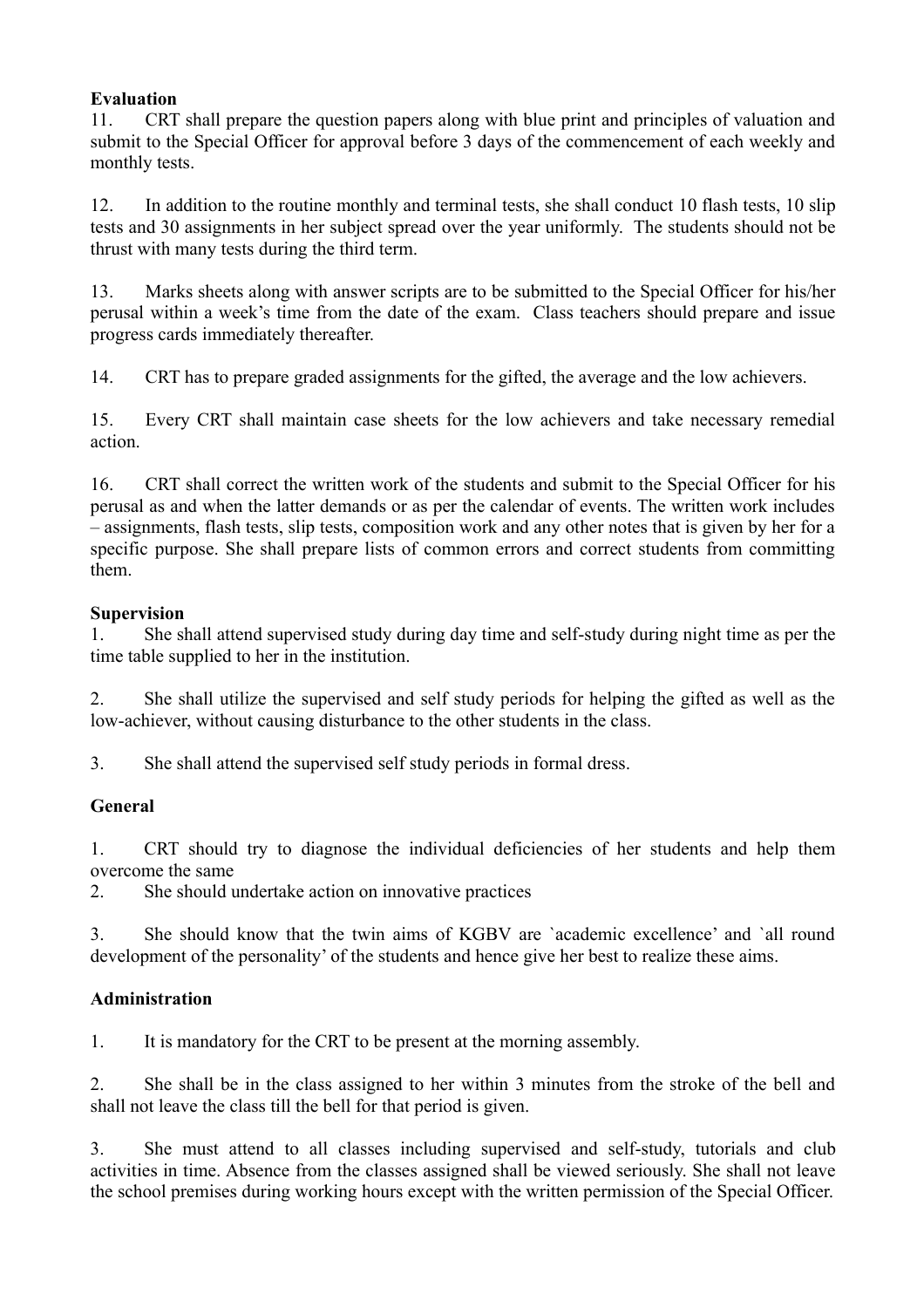4. There shall not be any adjustment in the supervised study among the colleagues. The absence of supervised study shall be treated as absent for the entire day and the leave eligible shall be granted and informed accordingly.

5. She shall attend the extra-work periods assigned.

6. She shall maintain the following records/registers – (a) Teaching Notes; (b) Teaching Diary; (c) Record of Slow Learners; (d) Personal Marks Register; (e) Year Plans; (f) Question Banks; (g) Club Activity Records; (h) Record of Test Papers of all Tests; (i) Record of questions given fro assignments, flash tests and slip tests.

7. She shall take up one innovative project every year and guide the students to actively participate in District science fairs, quiz programme, essay writing, debating and such competitions as are applicable to her.

8. When she dines in the mess, she shall sit with the students and dine. This helps to inculcate good table manners, ensures discipline and avoids wastage.

9. In secondary duties, such as issue of text-books, note books, cosmetics etc., shall be done as per the circular given by the Special Officer without causing any disturbance to the supervised study periods.

10. She shall have to discharge the following secondary duties in addition to being in charge for certain stocks and stores and be convener for different committees appointed on various occasions for conducting the school activities, such as House Mistress/Caretaker/Student Coordinator/etc.

11. She shall attend to all school functions without fail, even if the functions are on a holiday or outside the instructional hours.

12. She should discharge any other duty assigned by the Special Officer for the smooth running of the institution at all times.

### **Night Duty**

(vi) Wake up the children at 5:00 a.m.

- (vii) She should attend the dormitory daily after night self study and take the attendance of the students.
- (viii) Kit Inspection in the morning.
- (ix) Supervise the morning routines up to assembly time.

### **Others**

1. Language teachers appointed as conveners have to bring out the monthly issue of manuscript magazine.

2. Non language teachers appointed as conveners have to conduct educational exhibitions and the Anniversary day.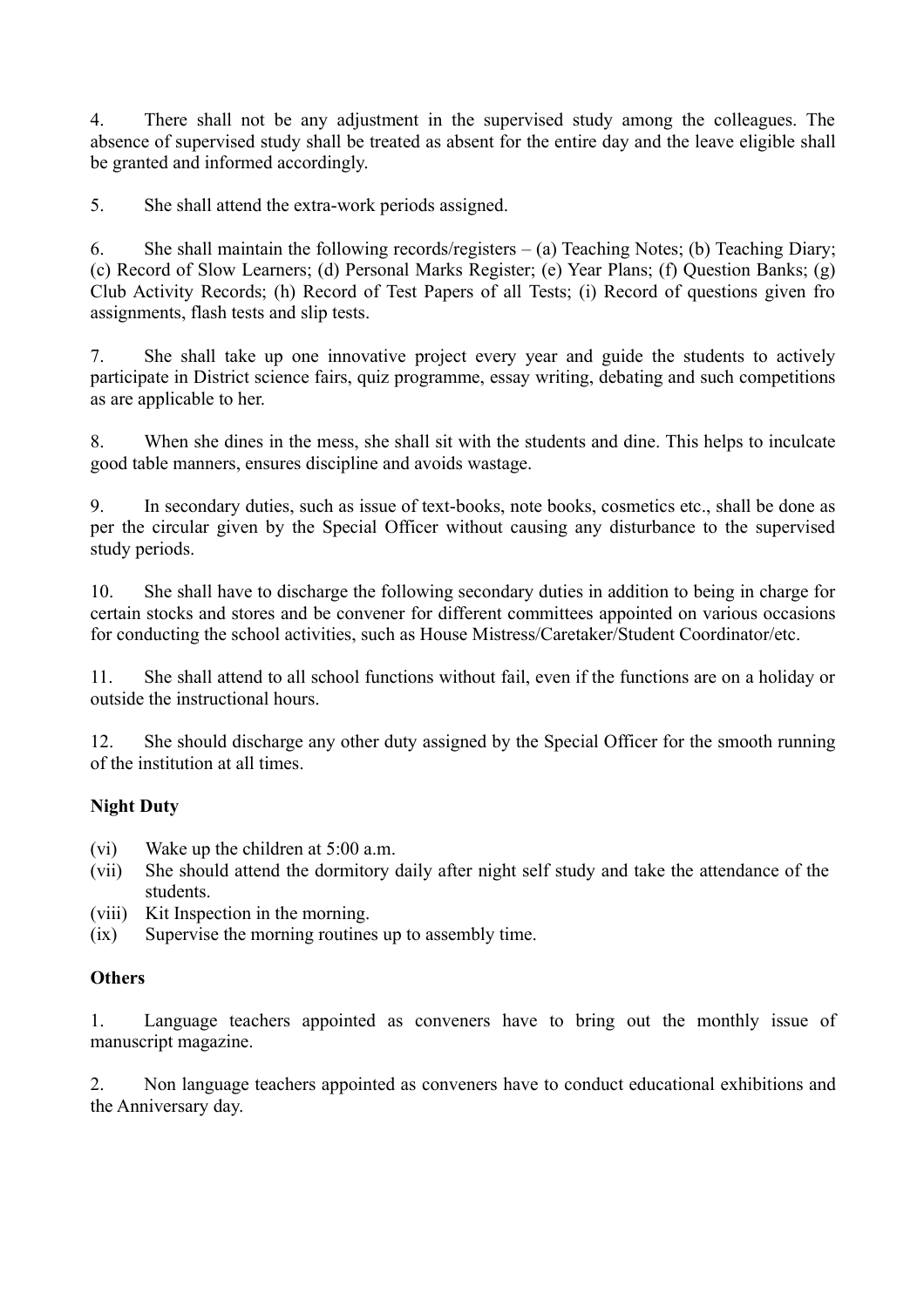## **Annexure 2:**

# **Job Charts for Non-Teaching Staff**

### **ANM**

*Qualification:* Intermediate Pass plus ANM Training Certificate from government recognized institutions.

Age: Between 18 and 35 years as on the date of Selection by the Outsourcing agency.

## *Responsibilities:*

1) She is in charge of the health room and she has to work hard to improve hygienic conditions in the campus.

2) She has to act according to the advice of the school doctor/PHC doctor and issue medicines to the sick girls.

3) She should maintain the stock and issue registers of medicines.

4) She should maintain the health record of the students and assist the doctors at the time of medical inspections.

5) She should ensure that the girls have access to sanitary napkins as required.

6) She should prepare indents for the purchase of medicines and get the approval of Medical Officer and submit them to the Special Officer.

7) She has to pay special attention towards the sick girls and accompany them during the time of hospitalization in emergency cases and arrange for proper diet and inform the parents about their sickness.

8) She has to supervise the cleanliness and hygienic conditions at kitchen, dining place and toilets every day.

9) She has to take up the health education classes as and when allotted to her by the Special Officer.

10) She should co-operate with the Special Officer for smooth and efficient functioning of the institution.

### **Accountant:**

Only Female Candiates are eligible. *Qualification:* Graduate in Commerce with experience in using Tally. *Age:* Between 18 and 35 years as on the date of Selection by the Outsourcing agency.

*Responsibilities:* Responsible for maintaining all the books of accounts as per the guidelines given in the SSA Manual on Financial Management and Procurement (p.51).

# **Office Subordinate/Attendant:**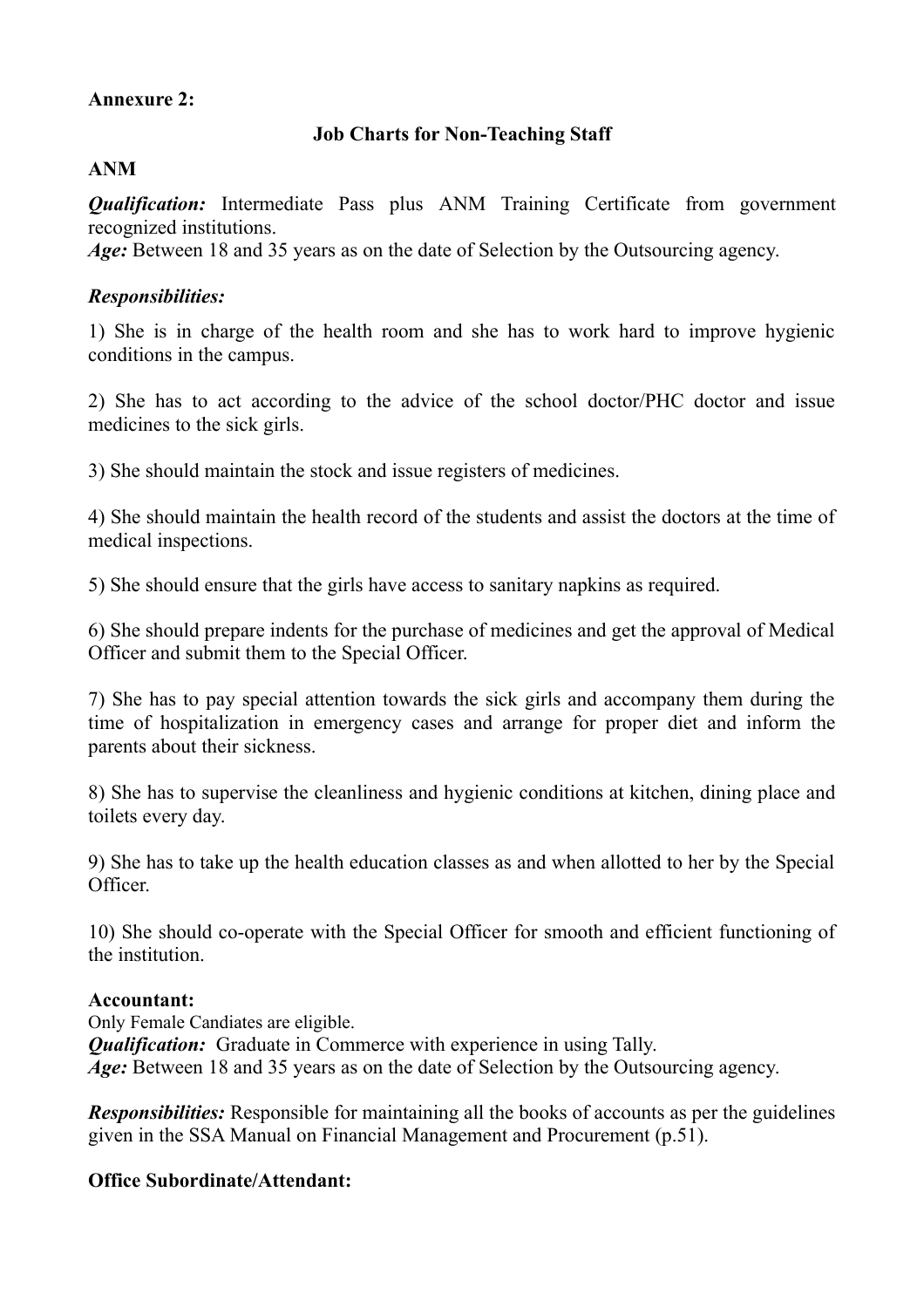*Qualifications:* 10<sup>th</sup> Class Pass (Female who has crossed 18 Years of age) Age: Between 18 and 35 years as on the date of Selection by the Outsourcing agency.

### *Responsibilities:*

1) Sh**e** will attend to the work relating to the cleanliness of the school, and any other entrusted by Special Officer.

- 2) She will assist with the serving of meals.
- 3) She will assist in all the office work in the KGBV.

# **Security Guard/Watchwoman:**

*Qualifications:* Basic literacy and preferably trained by a reputed security agency having experience for a minimum of 5 to 6 years.

Age: Between 25 and 55 years as on the date of Selection by the Outsourcing agency.

# *Responsibilities:*

1) The security guard/watchwoman shall be responsible for securing the premises at all times by ensuring that the gates and doors are kept locked at night and when she is not physically present at the gate during the day.

2) The security guard/watchwoman shall not allow any male visitor to enter the premises without the prior permission of the special officer.

3) The security guard/watchwoman shall maintain a register and ensure that details of all visitors to the KGBV are recorded.

4) The security guard/watchwoman shall not allow any child to leave the premises without permission of the special officer.

5) The security guard/watchwoman shall support the PET in morning drill and games.

# **Cook/Assistant Cooks:**

*Qualifications:* Basic literacy and experience in cooking for large groups for a minimum of 5 to 6 years.

*Age:* Between 25 and 55 years as on the date of Selection by the Outsourcing agency.

# *Responsibilities:*

1) The Cook and Assistant Cooks are responsible for the preparation of hygienic, nutritious and tasty food.

2) The Cook has to follow the prescribed menu and ensure that the food is cooked in sufficient quantity.

3) The Assistant Cooks are responsible for cleaning the food materials and the vessels used for cooking.

4) The Cook and Assistant Cooks are responsible for the cleanliness of the Kitchen and Store Room.

5) They should ensure that all safety precautions are taken during cooking.

# **Sweeper:**

*Qualifications:* Basic literacy.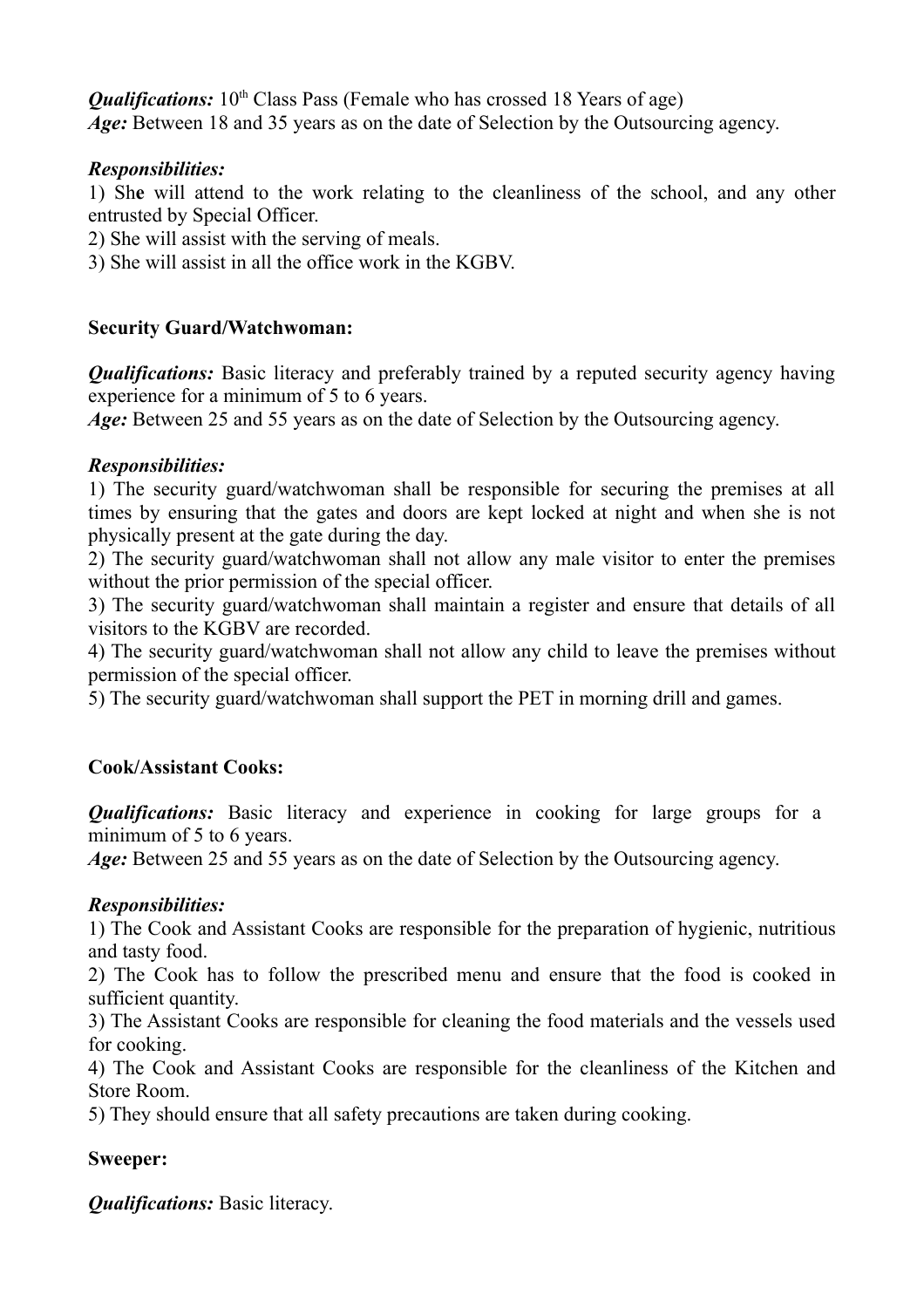Age: Between 18 and 35 years as on the date of Selection by the Outsourcing agency.

### *Responsibilities:*

- 1) The Sweeper is responsible for the overall cleanliness of the premises.
- 2) She shall sweep all rooms and the compound every day.
- 3) She is responsible for cleaning the toilets and bathrooms twice a day.

Sd/- E. V. Narasimha Reddy Sd/- V. Usha Rani, I.A.S.  **APKGBV SOCIETY APKGBV SOCIETY**

**SECRETARY SPD/VICE CHAIRPERSON** 

**//t.c.f.b.o//**

**Asst. Secretary, APKGBV Society**